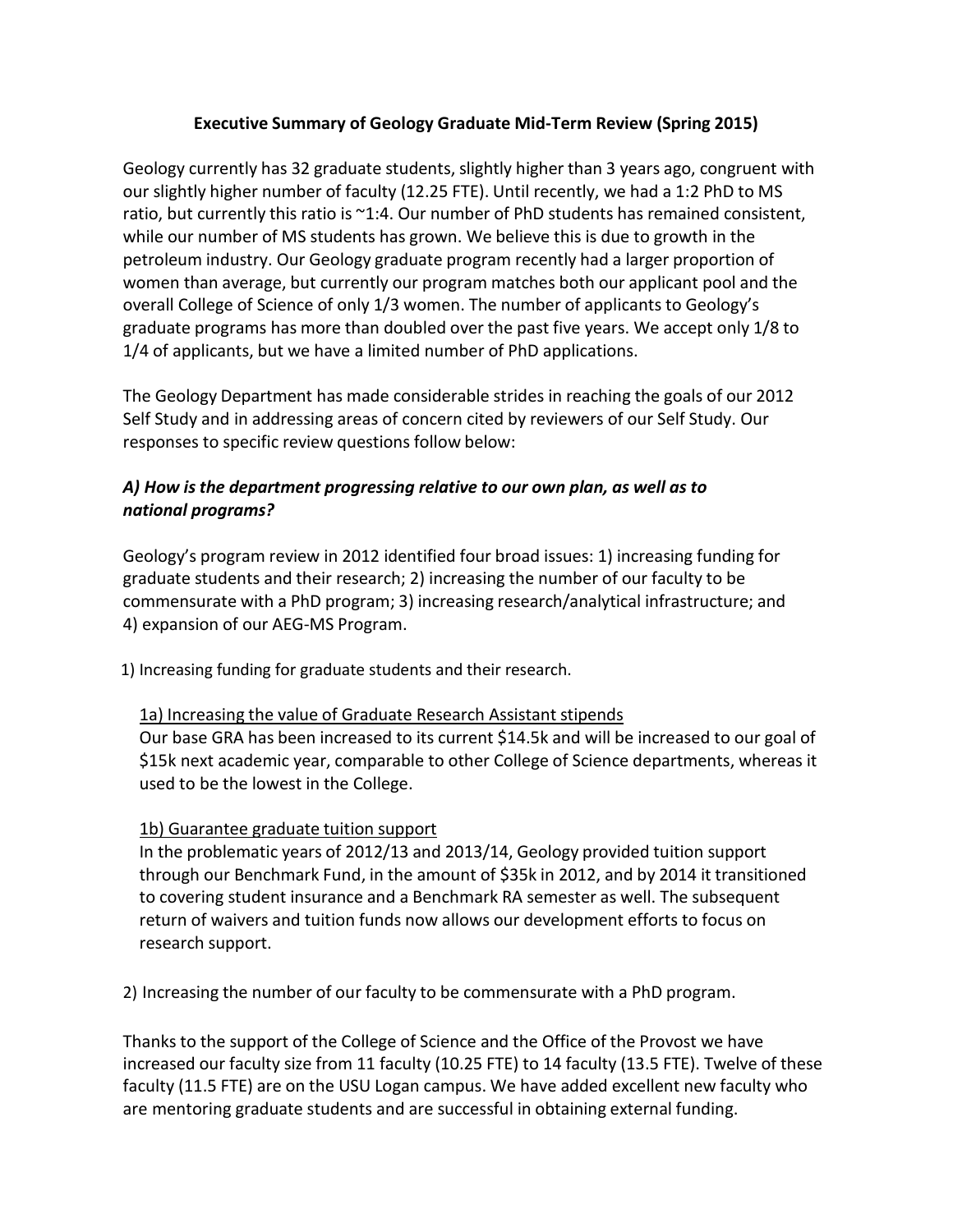3) Increasing research/analytical infrastructure.

With generous start-up support from the College of Science and Research and Graduate Studies and F&A return we have established a new, stable isotope laboratory within our Department. We are also in the process of developing a mineral separation laboratory and are seeking a full time instrument manager. The creation of an SEM Core Facility on campus (headed by a member of our faculty) secured by an NSF-MRI grant adds greatly to the research infrastructure atUSU.

4) Expansion of our AEG-MS Program.

Our AEG-MS program, with distance capabilities, has grown incrementally. Five students are currently enrolled in the program. The administration and coordination of the Plan-B degree is a challenge, and it will be limited in size because of our primary goal of increasing research.

#### 5) Timeline to completion.

This is a concern raised by the reviewers of our Self Study. The number of credits required for completion of PhD degrees with a prior MS degree has been reduced from 60 to 42. The first two PhDs to graduate from our relatively young program (first PhD students admitted in 2007) required 5 years for completion. The next cohort of five PhDs required an average of 4 years to complete their degrees, which appears optimum given that most dissertation projects require both field and laboratory components. Also, all PhD students are required to complete teaching or industry internships, which add to the time required for completion.

MS Plan A students graduating since 2012 have required, on average, 2.9 years for completion. This is reasonable for thesis projects that require both field and laboratory components. In addition, many of our MS students take a one semester industry internship, which greatly enhances their training and marketability upon graduation. Data from the American Geosciences Institute indicates that acrossthe nation, most Geology MS students require approximately 2.75 years for degree completion.

## *B) What are our programsspecific barriers, needs, opportunities, strengths andweaknesses?*

We attract many prospective students, especially those seeking a MS degree. Geology has program strengths in strong job placement and alumni support, and this provides ongoing opportunitiesfor development. Geology has modest but growing research facilities.

The main limiting issue remains the small number of research-active faculty. We currently can support PhD students in: a) Solid Earth Processes and Geodynamics, and b) Geomorphology and Surface Processes. Building other critical-mass research groups will require investment in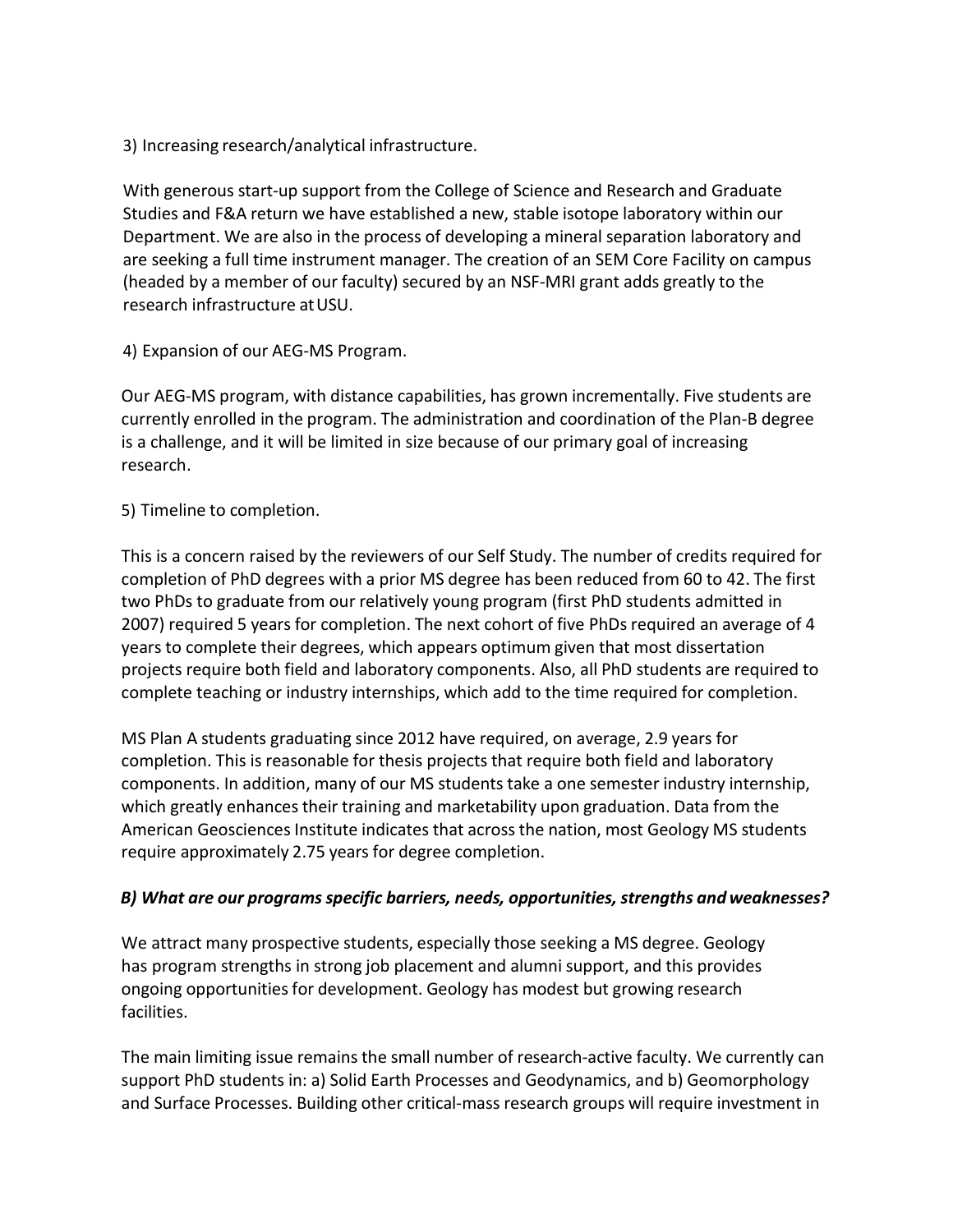cross-disciplinary faculty, such as our target of a near-surface geophysicist. Other barriers are that research-active faculty do not receive relief of teaching or service loads, and that we receive a small proportion of PhD student applications. A final need is for help coordinating, scheduling, and dealing with the logistics of offering coursework via distance education, especially those where field trips and laboratory exercises are required.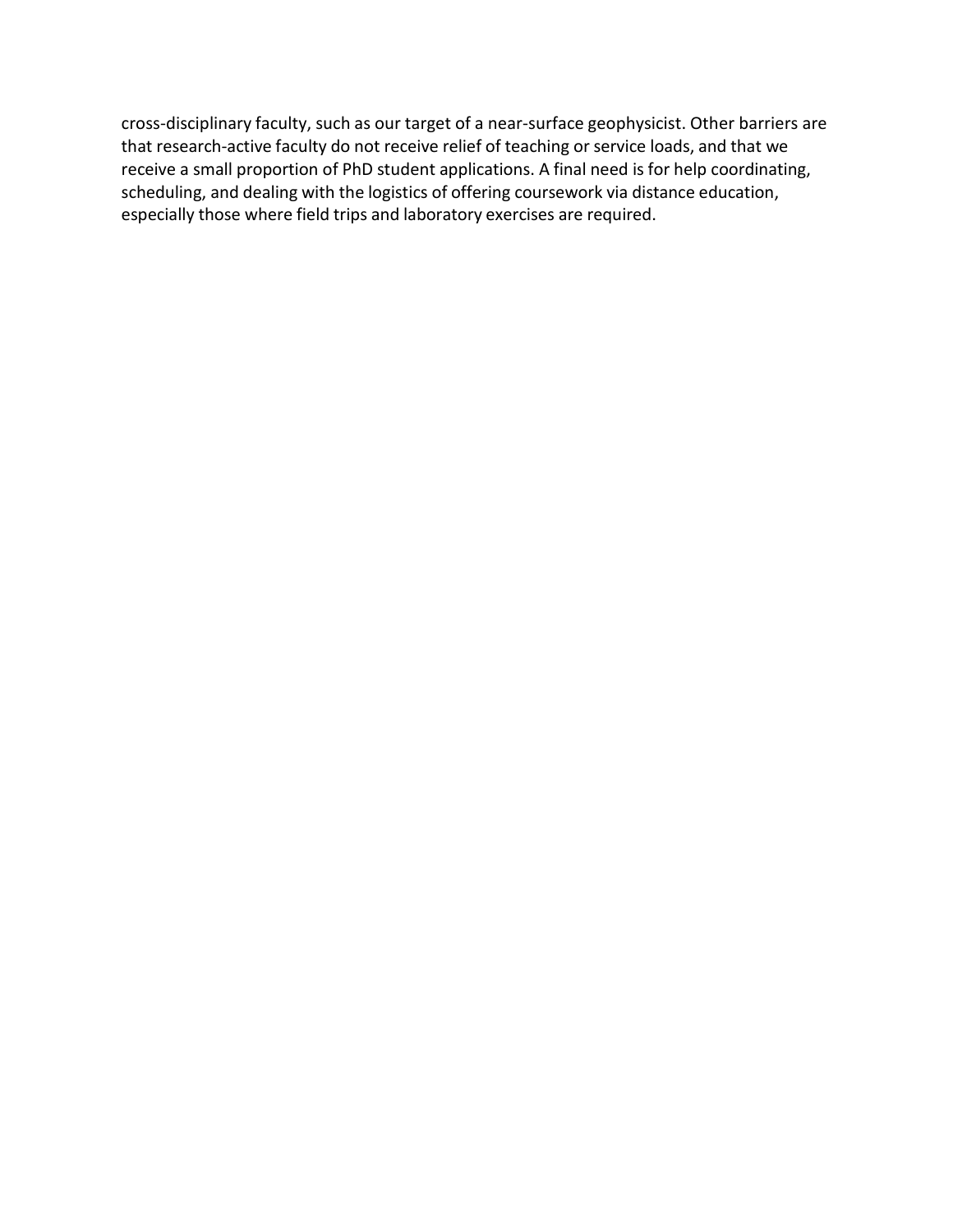## **Executive Summary of Geology Graduate Program Self Study (Spring 2012)**

The Department of Geology's graduate programs are robust. We currently have 10 PhD and 20 MS students for a faculty of eleven (10.25 FTE). Our relatively new PhD program anticipates its first graduates this semester. We are proud to note that one is a white female and the other is a Hispanic male, both underrepresented groups, particularly at the PhD level, in the Geosciences. Both our PhD and our MS programs are being sought after by numerous qualified applicants and our acceptances are limited largely by the current faculty's ability to take on additional students and the expense of graduate tuition.

Recommended changesto our existing programs require both internal (Department of Geology) and external (Utah State University, State of Utah) support.

Internal changes include:

1) Shortening the time to completion for all degrees. PhD students (with prior geosciences MS) have been taking 5 years to complete their degrees and MS students typically take 2.5 years to do so. The proposed reduction in required credits for the PhD program will assist PhD students in completing their degrees earlier. The value of shortened time lines to completion needs to be communicated to all graduate students and faculty advisors.

2) Graduate Research Assistant stipends need to be increased from the current \$13k level if we are to remain competitive in recruiting the best graduate students. This will involve increased external funding efforts on the part of ourfaculty.

3) Graduate tuition support needs to be fortified. This will require a combination of external funding/research grant activity and development efforts on the part of the Department.

Changes requiring external support include:

2) Increase in faculty size from the current 10 (actually 9.25 FTE). The current faculty numbers limit the size of the graduate program, particularly our PhD program, that can be supported due to faculty student loads and research productivity. The current faculty is barely sufficient to cover the diverse spectrum of geoscience specializations. This will require support from the College and University in the form of faculty slot allocations.

3) Increase Graduate Teaching Assistant stipends from the current \$13k if we are to remain competitive in recruiting the best students. This level of support from the state has been stagnant for the past decade.

4) Consistent graduate tuition support, particularly for TAs, which cannot be supported by research funds, is required from the University as these students are critical tothe